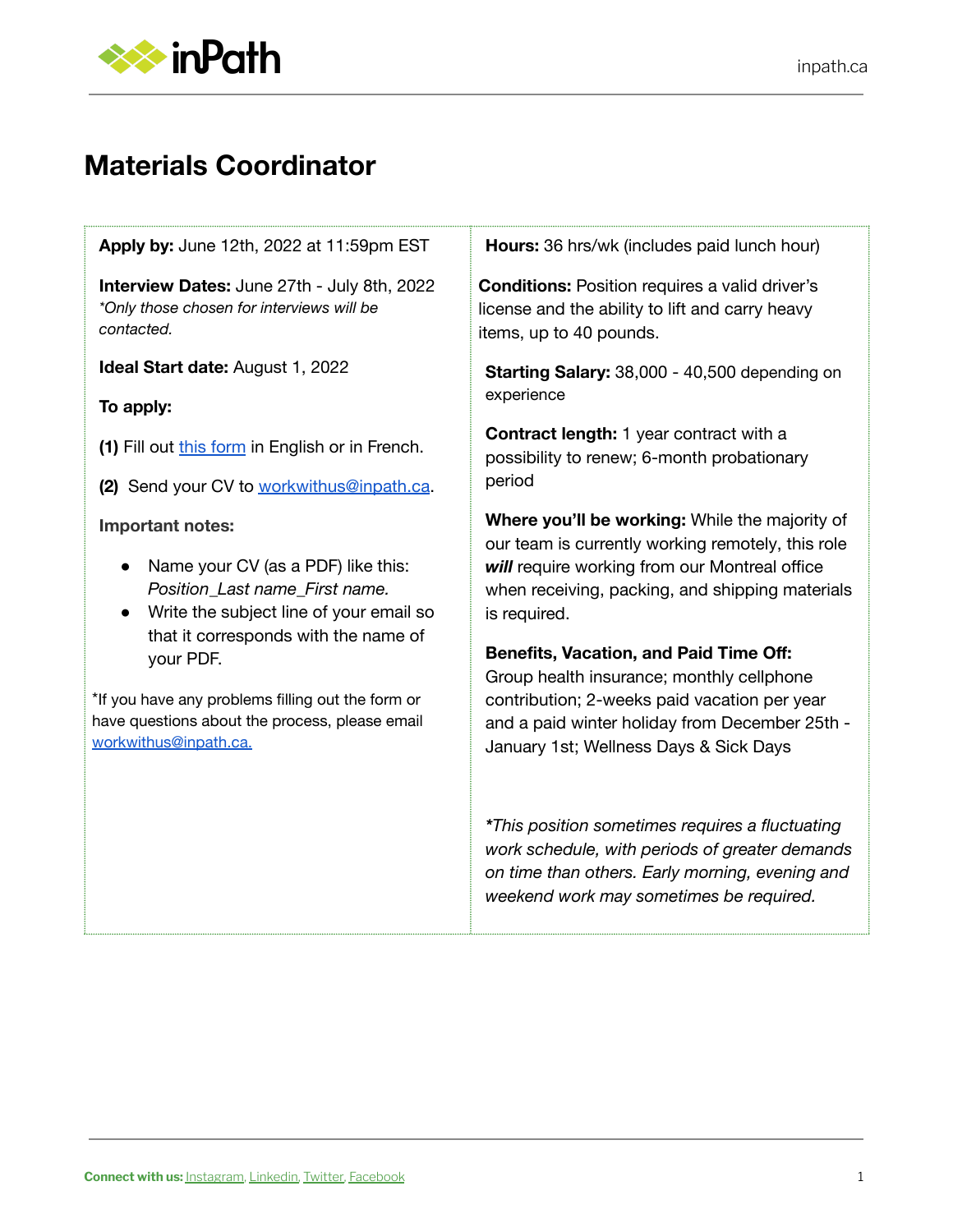

#### **Your role:**

As our Materials Coordinator, you will support inPath's core operations, by carrying out the purchasing and shipping of materials in service of the organization's mission and vision. Reporting directly to the Director of Programming, you will coordinate materials and equipment for artist residencies, special programs, virtual and in-person gatherings.

## **Your day-to-day tasks will include:**

- Ordering, packing and shipping materials and supplies for artist residencies and in-school programming from coast to coast, including remote communities;
- Communicating and coordinating with suppliers, artists, school staff and inPath team members to ensure the timely delivery of materials to participants and communities;
- Driving around Montreal to pick up supplies, dropping off shipments at the airport and other materials related duties;
- Utilizing creative problem solving and research skills to source out of stock or hard to find materials;
- Ordering, organizing and managing materials, merchandise and promotional goods for inPath events and festivals;
- Managing inventory and order fulfillment for inPath's online merchandise store;
- Managing materials budgets to ensure orders and shipments stay within their allotted budgets;
- Maintaining an organized stockroom and inventory lists for the office;
- Participating in inPath training and celebration events.

## **About You (your skills and qualities):**

\*We recognize the value of both paid and unpaid work and the value of lived experience. The following skills and qualities will help you thrive in this role. Remember: you don't need to have all of these to be a strong candidate.

- You are tactful and adept at developing new relationships with suppliers (good at cold calls);
- You understand the connection between clear communication and effective working relationships.
- You have a keen eye for detail and like to check and double check your work.
- You are nimble, adaptable, and open to feedback (giving/receiving).
- You are comfortable setting up your own workflow and planning short and long term projects.
- You like to understand challenges, ask questions, and find solutions.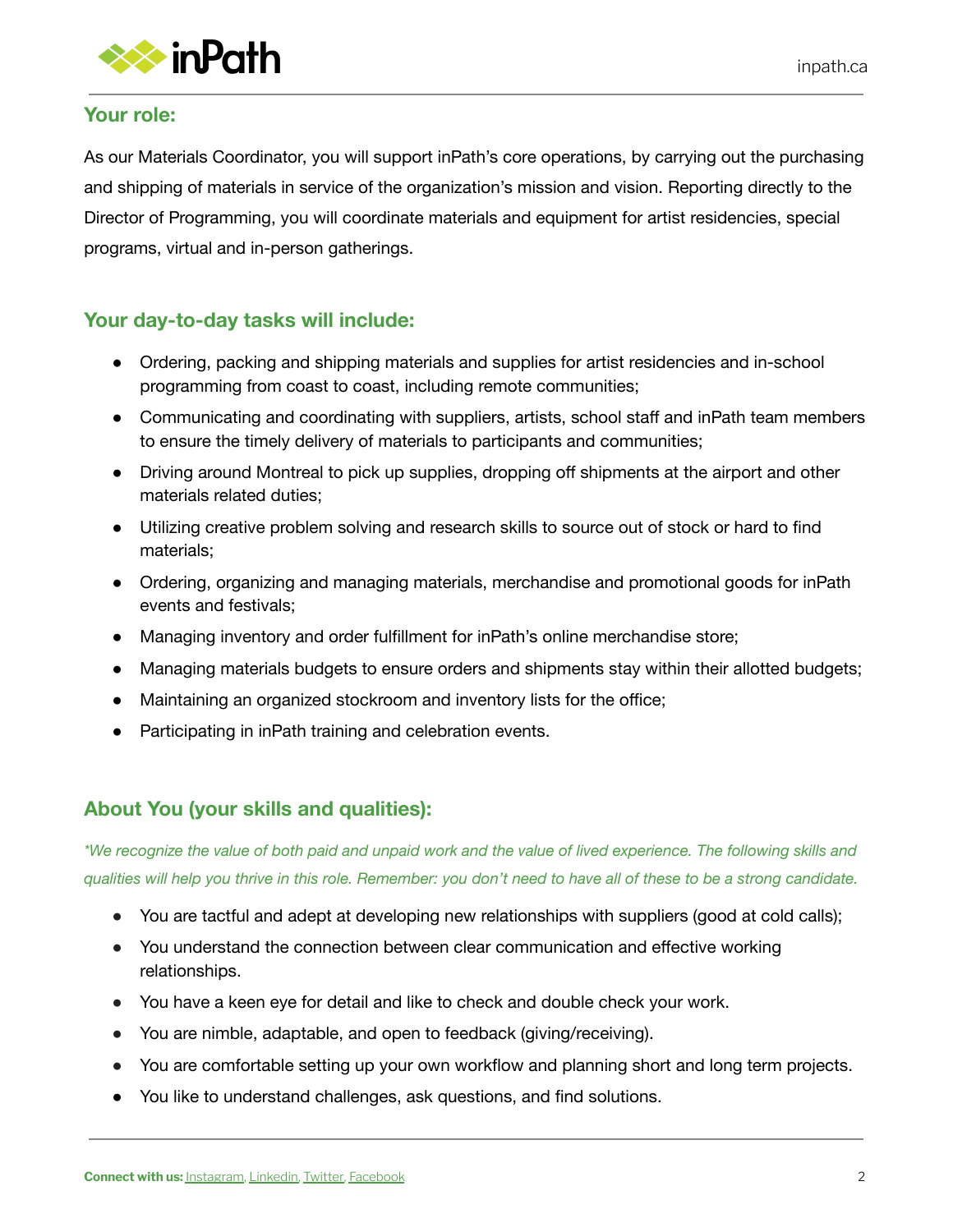

- You are comfortable collaborating with teammates and working with external clients and consultants.
- You are comfortable with flexible timelines and varying workloads.
- You are emotionally intelligent and possess strong interpersonal skills.
- You like talking to people with different life experiences and are committed to understanding where they're coming from. You're energized by conversation and connection.
- You value the work environment as a space of connectivity and respect. Safety, accessibility, anti-racism, curiosity, and anti-oppression are part of the way you work.
- You are committed to learning new skills and are willing to unlearn behaviours and ways of thinking that do not serve the mission, vision and values of the organization.
- You have informal or formal relationships to art-making or other creative processes.
- You have experience living in and/or working with Indigenous communities, whether as a member of the community or as a guest.

#### **Qualifications for this Position:**

\*We recognize the value of both paid and unpaid work and the value of lived experience. For this job, you should *have some or all of the following qualifications:*

- Two or more years of experience with inventory, stocking, and ordering materials;
- Excellent problem-solving skills and the ability to create contingency plans;
- Knowledge of multiple types of artistic materials with a focus on visual arts, music and multimedia;
- Possess a valid driver's license and comfortable driving in the city;
- The ability to lift and carry heavy items, up to 40 pounds;
- Experience with online stores and order fulfillment;
- Advanced knowledge of Google Workspaces (Drive, Docs, Sheets).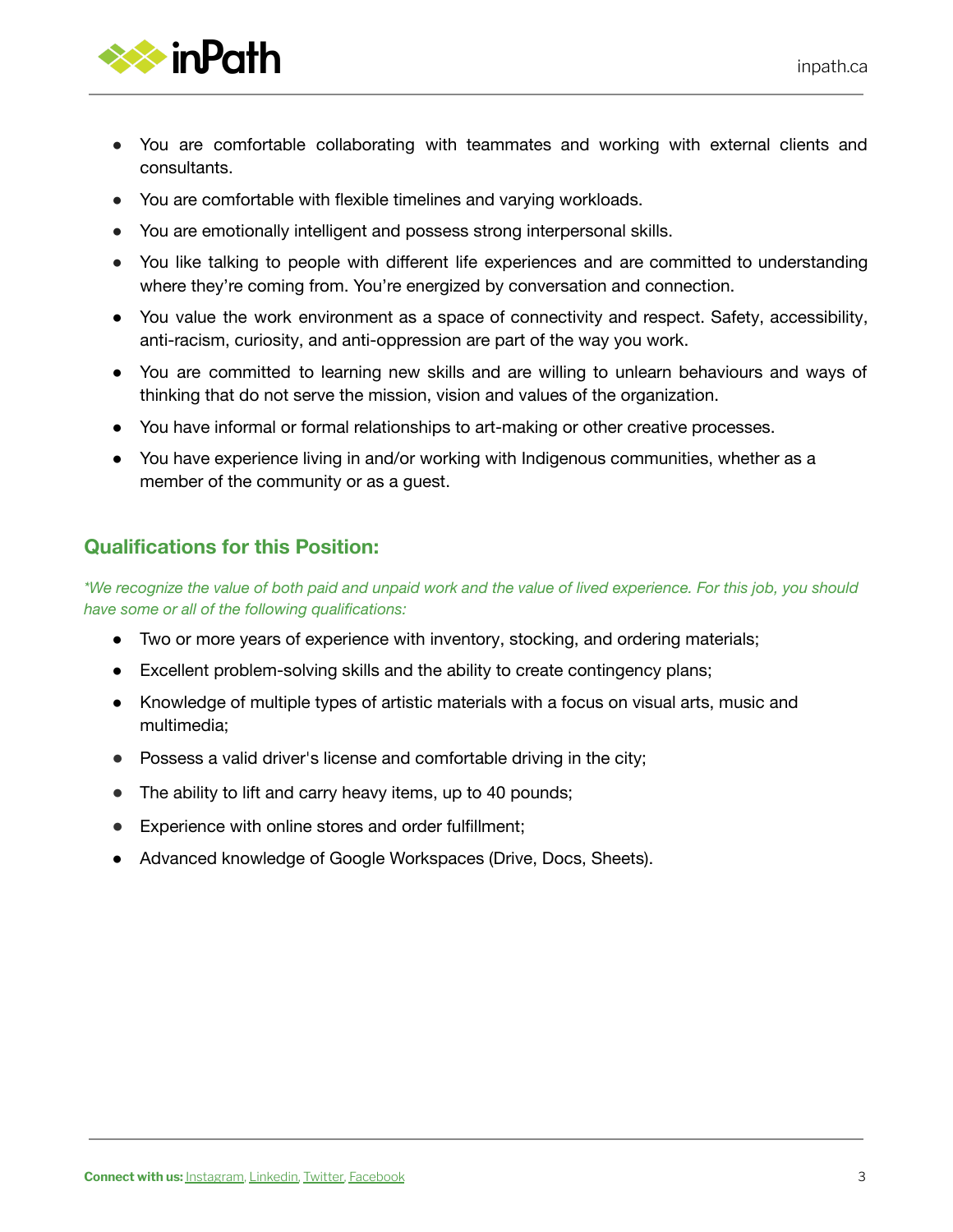

## **About Us:**

We are a learning organization that designs and delivers arts-based programs alongside Indigenous youth. We are based in Tio'tia:ke/Montreal but our programs are delivered from coast to coast. We're rooted in a start-up culture–we've grown quickly, from the ground up, in just over six years. We value emergence and flexibility. Our commitment to systems change through the arts means that we think creatively, value curiosity, and are not satisfied with the status-quo. We are committed to transforming oppressive processes and systems in order to create a world where creative learning encourages curiosity, promotes agency, and helps people feel connected to a community.

#### **Our Work Culture & Norms:**

Working as part of the [inPath](https://inpath.ca/about-us/who-we-are/) team means joining a group of 20+ employees committed to learning and creativity. It also means joining a network of  $40+$  [artists](https://inpath.ca/roster/) and 500+ youth who are building strength-based narratives through creativity. Our work environment is:

- Hierarchical, support-based, and highly collaborative
- Primarily English-speaking
- Fast-paced, dynamic, and nimble
- Guided by collectively developed group norms and agreements that focus on well-being
- A mix of in-person and remote team. Our office space is in St. Henri, a charming neighbourhood in the south west of Montreal.

## **Our Team is Committed to:**

- Learning and professional development. We are a young social purpose organization that encourages intrapreneurship and intentional, innovative thinking
- Caring, reciprocal relationships
- Un/learning our colonial history and present-day systems of oppression
- Our vision, mission and values as lived in the day-to-day
- Anti-oppression and anti-racism practices and pedagogies
- Systems change in education and learning from the inside out
- Collaborative work and creative problem solving
- An open, generative approach to giving and receiving feedback